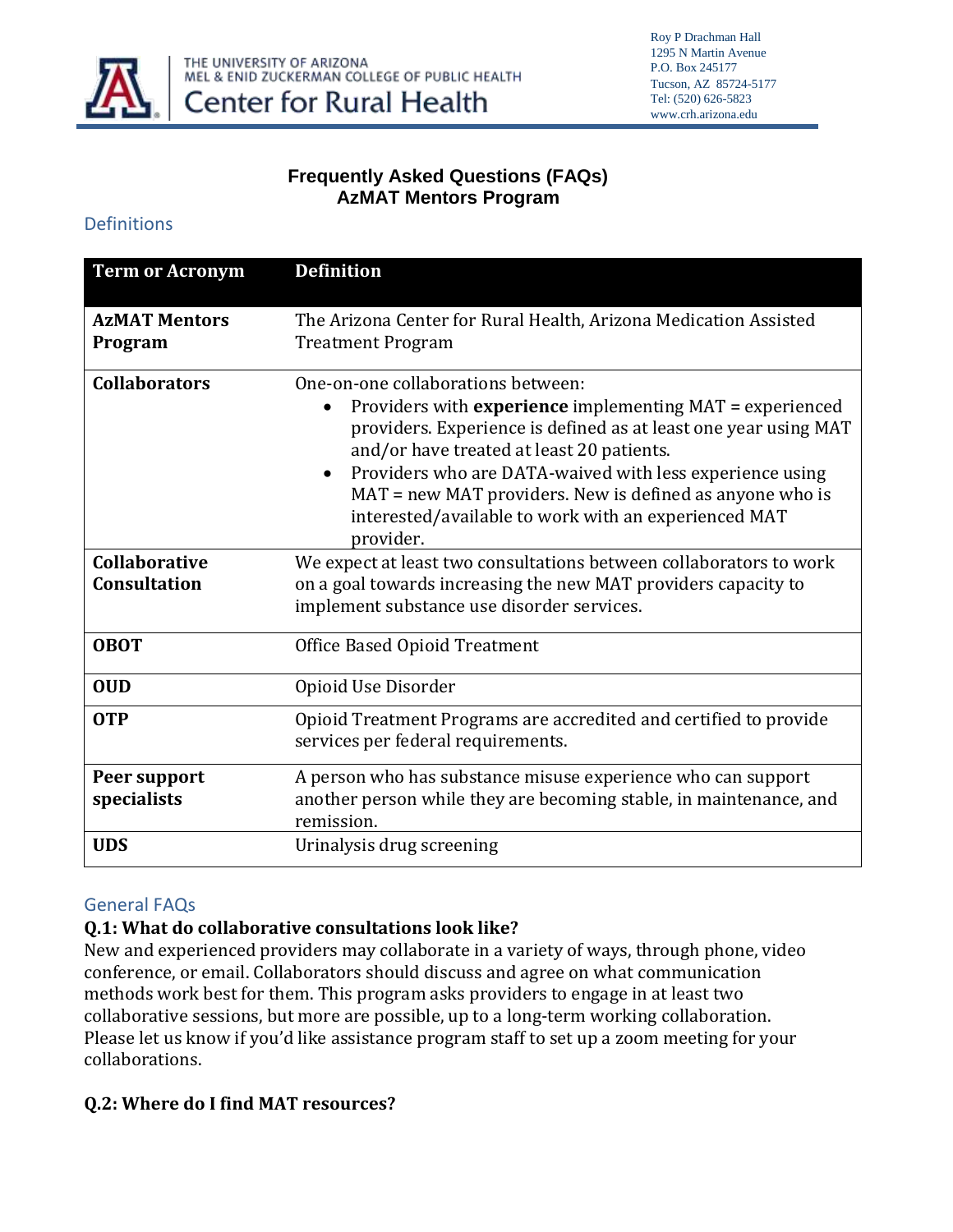

#### Here are links to national organizations and federal agency resources.

- 1. [PCSS:](https://pcssnow.org/) <https://pcssnow.org/>
- 2. SAMHSA[: https://www.samhsa.gov/medication-assisted-treatment](https://www.samhsa.gov/medication-assisted-treatment)
- 3. <ASAM:> <https://www.asam.org/>
- 4. HHS: [https://www.hhs.gov/opioids/treatment/resources-opioid-treatment](https://www.hhs.gov/opioids/treatment/resources-opioid-treatment-providers/index.html)[providers/index.html](https://www.hhs.gov/opioids/treatment/resources-opioid-treatment-providers/index.html)

Here are links to Arizona and program-specific resources

- 5. AzMAT Mentors Program resource guide: (coming soon)
- 6. [ASU MAT:](https://cabhp.asu.edu/medication-assisted-treatment) <https://cabhp.asu.edu/medication-assisted-treatment>
- 7. [AOTC:](https://aotc-arizona.org/) <https://aotc-arizona.org/>
- 8. Opioid Assistance and Referral Line (OARLine): <https://www.azdhs.gov/oarline/>

# Experienced MAT Providers FAQs:

### **Q.1: How do we (experienced providers) document collaborations?**

Please keep a record of your collaborations. At the conclusion of the program, the evaluation survey will ask you to report the total number of collaborative consultations.

### **Q.2: What are the key program outcomes?**

The goal of this program is increase access to MAT by supporting new or less experienced MAT providers to increase their capacity to deliver MAT services. We will measure this through changes in their confidence and their intention to deliver MAT.

### **Q.3: How did AzMAT Mentors program staff recruit the new MAT providers?**

All Arizona DATA-waived (x-waived) interested providers are encouraged to participate, especially those working in rural and underserved areas. To spread the word, we used a variety of marketing methods. They are described in our recruitment and enrollment document. Please feel free to invite interested providers to complete the interest form at our website crh.arizona.edu/mentor.

# **Q.4: I'm having difficulty connecting with my assigned collaborator.**

We ask that you initiate contact within five days of your match and hold the first collaborative consultation within 30-days. However, we recognize that this may be difficult for some providers. We ask that you try to connect with your assigned match a couple of times and then seek support from AzMAT Mentor Program personnel. The new MAT provider may have had changes such that their schedule no longer allows for participation.

# **Q.5: When do we get paid?**

The process for payment includes:

- $\checkmark$  Completing the Scope of Service and Independent Contractor (ICON) form
- $\checkmark$  Attending the scheduled training and roundtable sessions
- $\checkmark$  Working with assigned collaborator(s) and completing 2-3 collaborative consultations for each match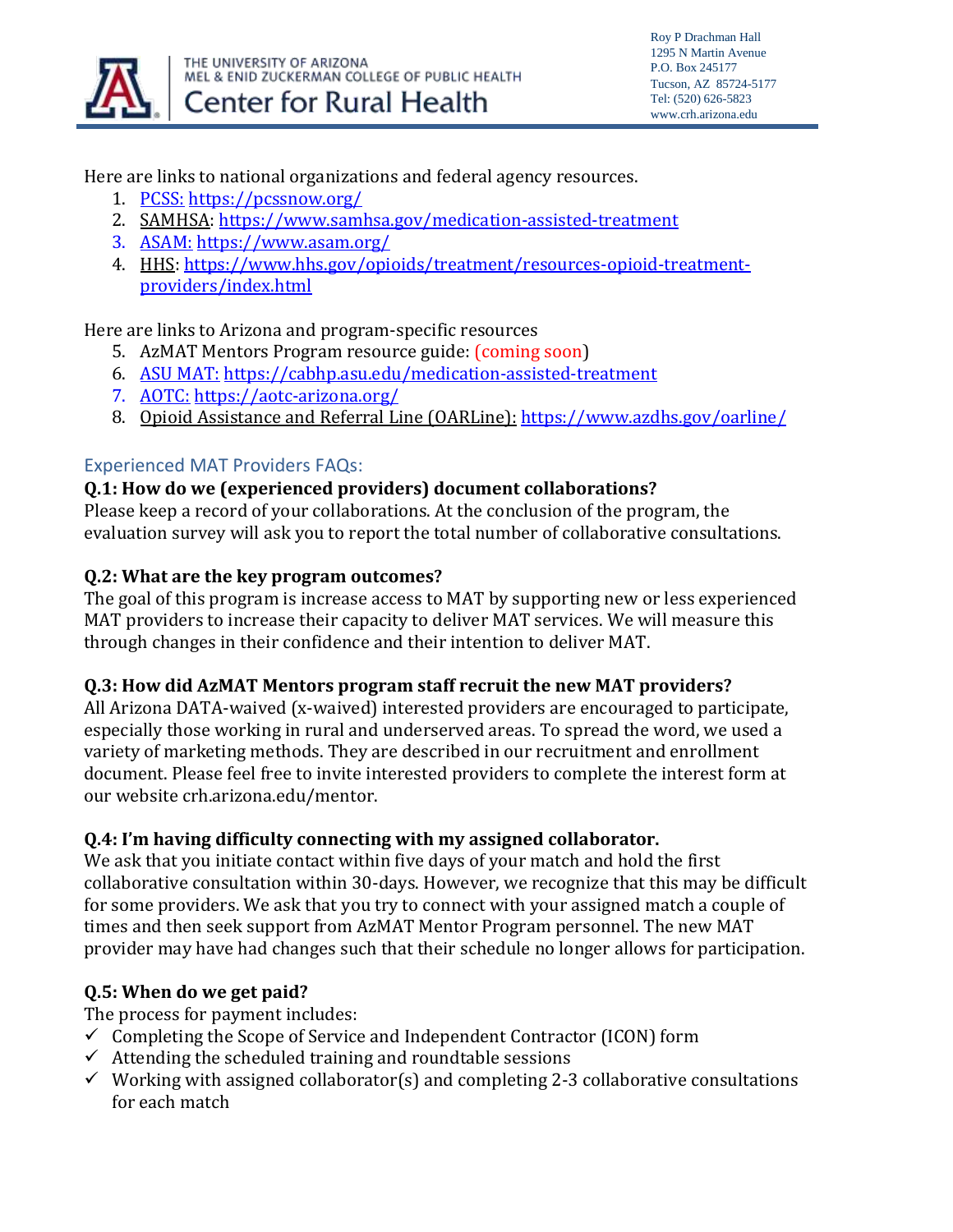

Roy P Drachman Hall 1295 N Martin Avenue P.O. Box 245177 Tucson, AZ 85724-5177 Tel: (520) 626-5823 www.crh.arizona.edu

- $\checkmark$  Submitting an invoice using the AzMAT Mentor Program template
- $\checkmark$  Awaiting 4 to 8 weeks to receive payment
- ✓ Questions should be directed to: Lena Cameron at [ercameron@arizona.edu](mailto:ercameron@arizona.edu)

### **Q.6: What is an ICON?**

ICON stands for Independent Contractor form used by the University of Arizona as a mechanism to pay providers for their time as experienced MAT providers in the program. More information about ICON forms and policies are located at this website: [https://www.fso.arizona.edu/accounts-payable/independent-contractor.](https://www.fso.arizona.edu/accounts-payable/independent-contractor)

# **Q.7: Where can I find instructions or support to complete the ICON form?**

An email will be sent to you explaining the ICON process. This document will be sent to you via Adobe Sign, with relevant information prefilled on the form. Adobe Sign will prompt you to complete the remaining fields, check over the document for accuracy, and sign. You will be able to reach Lena Cameron at [ercameron@arizona.edu](mailto:ercameron@arizona.edu) for additional troubleshooting.

### New MAT Providers FAQs:

#### **Q.1: I have applied for my DATA-waiver but have not received it yet. Can I participate?**

We are thrilled that you applied for the DATA-waiver. For this program, we are working with providers who are already DATA-waived. Please check back with us when you receive your waiver.

### **Q.2: What should I ask my experienced MAT collaborator during our first meeting?**

Effective collaboration is directed by your learning goals. For this to happen, we encourage you to develop two to three open ended questions to guide your collaborative sessions. Here are a few examples:

- 1. Tell me about the big picture issues I need to consider when implementing substance use disorder services and supports in my practice?
- 2. What are the best ways to prevent and address problems of diversion?
- 3. How do you encourage family involvement in the MAT process?
- 4. What policies and procedures are important to initiate for MAT patient work flow?
- 5. What are the ways you use Screening, Brief Intervention and Referral to Treatment (SBIRT) including urinalysis drug screening?
- 6. How do I identify and address stigma against people who use drugs that I, my practice partners, or clinic staff may hold?
- 7. What are some issues I need to consider associated with working with special populations such as women who are pregnant or adolescents?
- 8. How do you create a trauma informed setting to avoid inadvertently retraumatizing patients?
- 9. What are some ways I can prioritize self-care among me and our team?